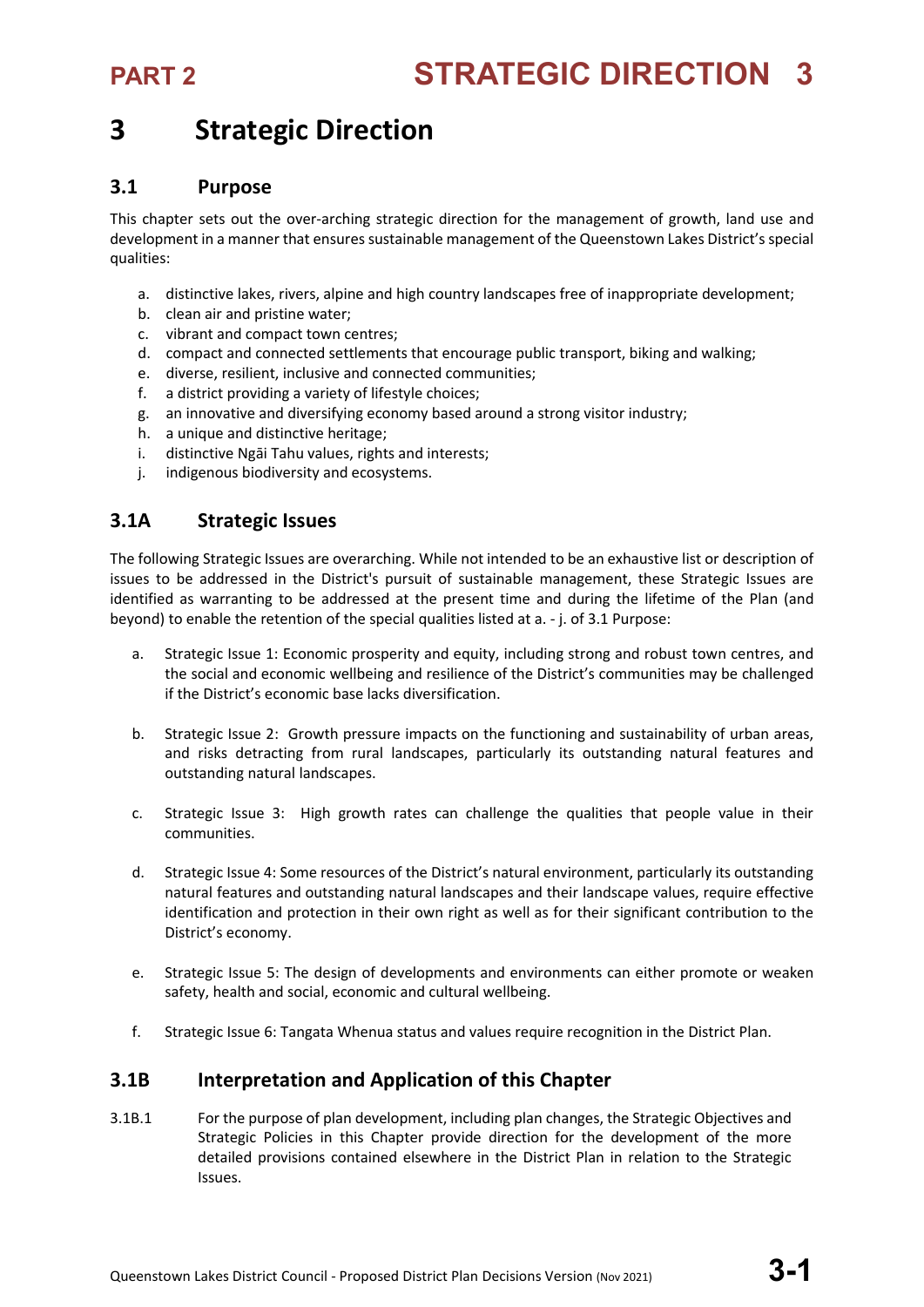

- 3.1B.2 For the purpose of plan implementation (including in the determination of resource consent applications and notices of requirement):
	- a. the Strategic Objectives and Strategic Policies in this Chapter may provide guidance on what the related objectives and policies in other chapters of the Plan are seeking to achieve in relation to the Strategic Issues;
	- b. the relevant objectives and policies of the plan (including Strategic Objectives and Strategic Policies in this Chapter) are to be considered together and no fixed hierarchy exists between them.
- 3.1B.3 In this plan, the notation 'SO' means 'Strategic Objective'. The notation 'SP' means 'Strategic Policy'.
- 3.1B.4 The following relationships apply as between Strategic Objectives and Strategic Policies of this Chapter:
	- a. Where it is intended that a Strategic Objective elaborates on another Strategic Objective, that is specified in italicised text in brackets immediately following the Strategic Objective that is elaborated on. Unless otherwise specified, where a Strategic Objective enumerated to three digits (e.g. 3.2.1) ('Three Digit Strategic Objective') is followed by one or more Strategic Objectives enumerated to four digits (e.g. 3.2.1.1. 3.2.1.2) ('Four Digit Strategic Objective'), those Four Digit Strategic Objectives elaborate on that Three Digit Strategic Objective;
	- b. Many Strategic Policies in Chapter 3 implement more than one Strategic Objective. This is reflected in how Strategic Policies are grouped. The relationship(s) intended between individual Strategic Policies and the relevant Strategic Objective(s) is specified in the italicised text in brackets following each such Strategic Policy.
- 3.1B.5 In this Chapter:
	- a. 'Exception Zone' means any of the following, to the extent that the Zone (or Sub-Zone) is depicted on the planning maps:
		- i The Ski Area Sub-Zone;
		- ii. The Rural Residential Zone and Rural Lifestyle Zone (Chapter 22);
		- iii. The Gibbston Character Zone (Chapter 23);
		- iv. The Jacks Point Zone (Chapter 41).
	- b. 'Landscape capacity':
		- i. in relation to an Outstanding Natural Feature or Outstanding Natural Landscape, means the capacity of a landscape or feature to accommodate subdivision and development without compromising its identified landscape values;
		- ii. in relation to a landscape character area in a Rural Character Landscape, means the capacity of the landscape character area to accommodate subdivision and development without compromising its identified landscape character and while maintaining its identified visual amenity values;
	- c. 'Landscape values' in relation to any Outstanding Natural Feature, Outstanding Natural Landscape or Rural Character Landscape includes biophysical, sensory and associative attributes (and 'values' has a corresponding meaning);
	- d. 'Rural Living' means residential-type development in a Rural Character Landscape or on an Outstanding Natural Feature or in an Outstanding Natural Landscape, including of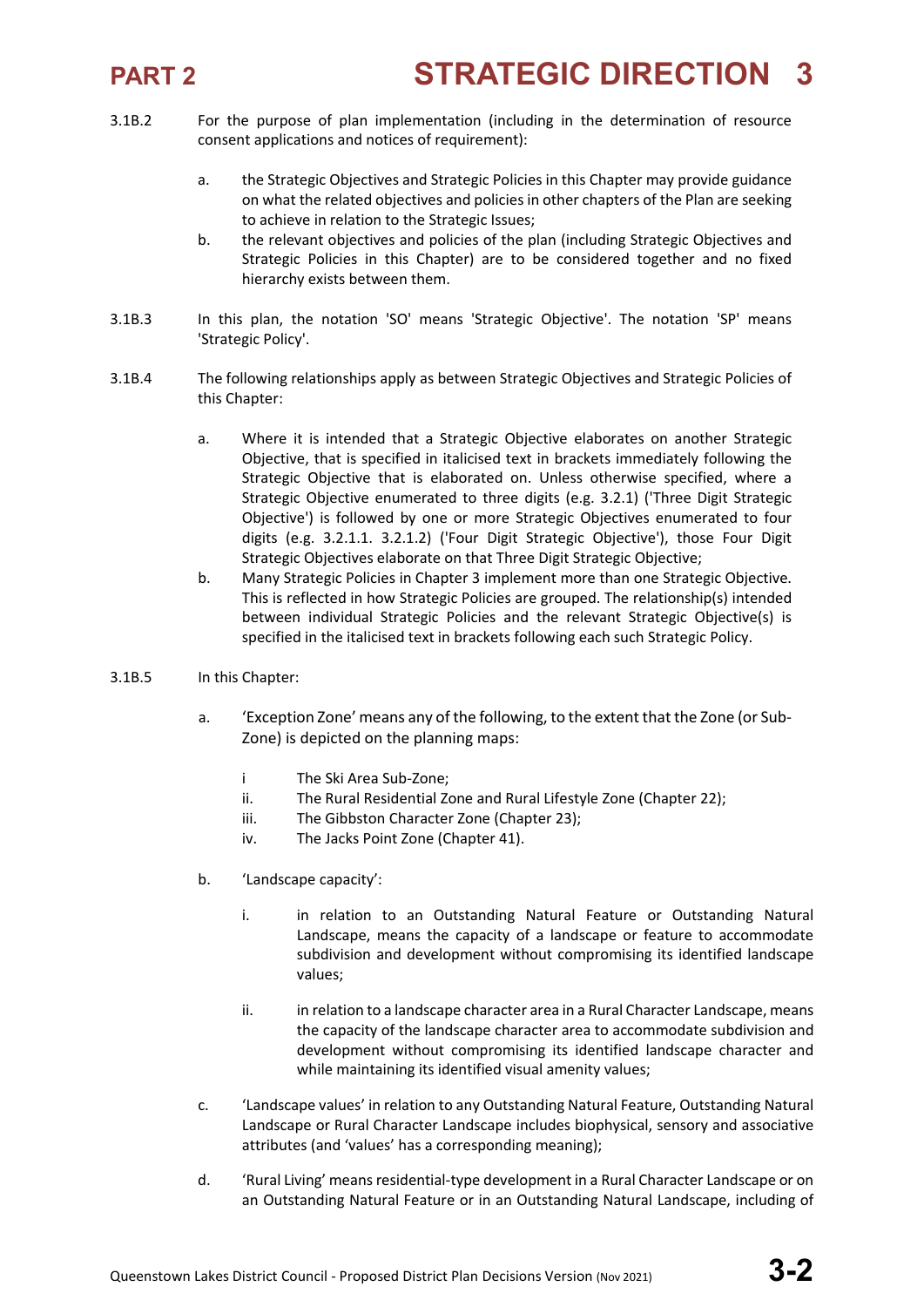

the nature anticipated in a Rural Residential or Rural Lifestyle Zone but excluding residential development for farming or other rural production activities;

- e. 'Priority Area':
	- i. in relation to an Outstanding Natural Feature or Outstanding Natural Landscape, means an area listed in SP 3.3.36 and shown on the maps [held on [QLDC reference file]];
	- ii. in relation to the Upper Clutha Rural Character Landscape, means an area listed in SP 3.3.39 and shown on the maps in Schedule 21 [held on [QLDC reference file]].
- f. 'Best practice landscape methodology' in relation to the identification of landscape values or related landscape capacity or their assessment includes a methodology produced or recommended by a reputable professional body for landscape architects.
- 3.1B.6 The following Strategic Objectives and Strategic Policies (or specified parts thereof) do not apply to the consideration or determination of any applications for any subdivision, use or development within any of the Exception Zones except insofar as the receiving environment includes an Outstanding Natural Feature or Outstanding Natural Landscape (or part thereof) that is outside the Exception Zone:
	- a. SO 3.2.1.7.a, SO 3.2.1.8.a, SO 3.2.5.1, SO 3.2.5.2; and
	- b. SP 3.3.2.a, SP 3.3.21.a, SP 3.3.23.a, SP 3.3.29, SP 3.3.30, SP 3.3.31.

For avoidance of doubt, the above identified Strategic Objectives and Strategic Policies apply to plan development, including Plan Changes.

## **3.2 Strategic Objectives**

### $3.2.1$ **The development of a prosperous, resilient and equitable economy in the District. (***addresses Issue 1***)**

- $3.2.1.1$ The significant socioeconomic benefits of well designed and appropriately located visitor industry places, facilities and services are realised across the District.
- The Queenstown and Wānaka town centres<sup>[1](#page-2-0)</sup> are the hubs of New Zealand's premier alpine  $3.2.1.2$ visitor resorts and the District's economy.
- $3.2.1.3$ The Frankton urban area (including the Remarkables Park mixed use centre) functions primarily as a major commercial and industrial service centre, and provides community facilities, for the people of the Wakatipu Basin.
- $3.2.1.4$ The key function of the commercial core of Three Parks is focused on large format retail development.

**.** 

<span id="page-2-0"></span><sup>1</sup> Defined by the extent of the Town Centre Zone in each case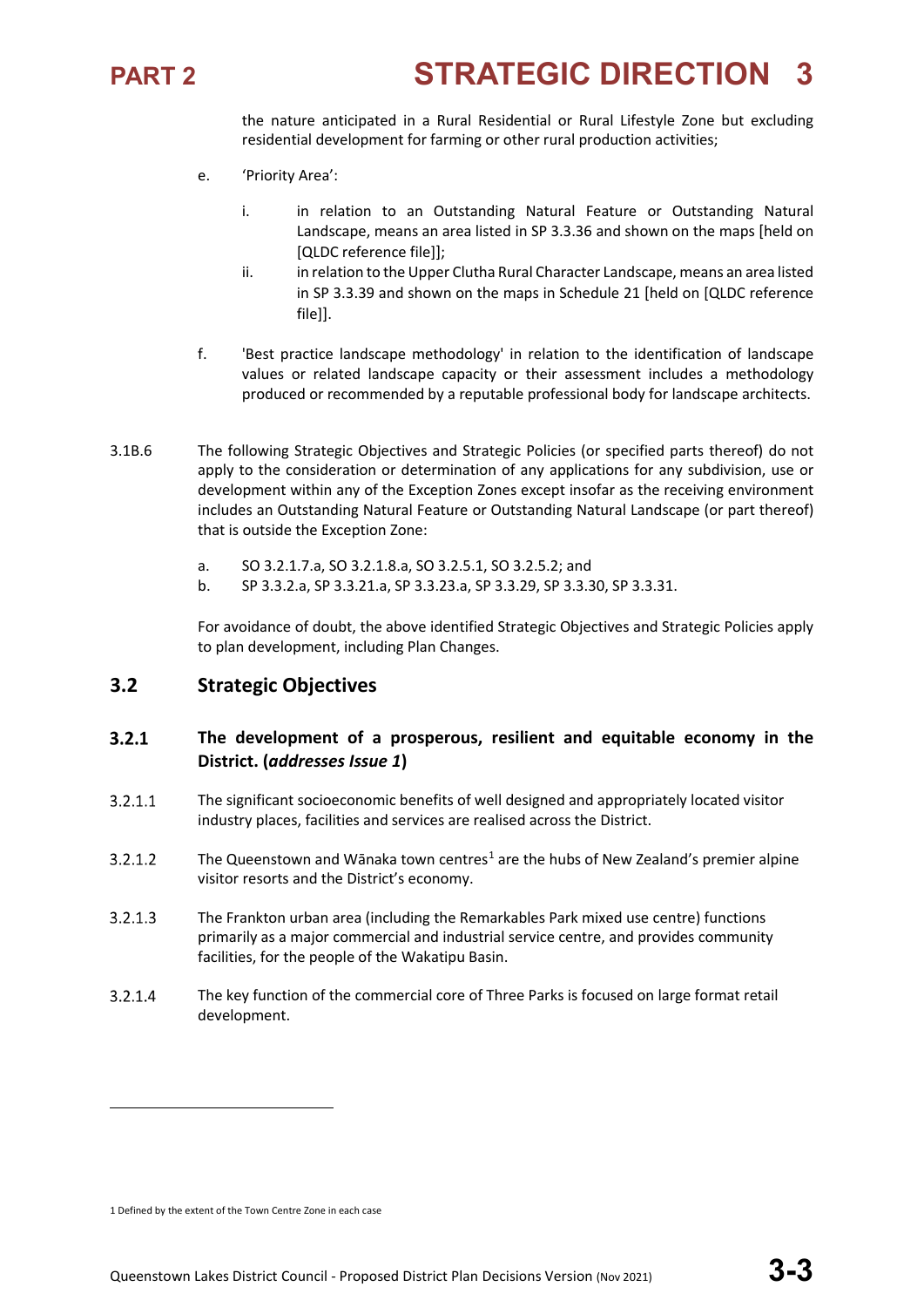- $3.2.1.5$ Local service and employment functions served by commercial centres and industrial areas outside of the Queenstown and Wānaka town centres<sup>[2](#page-3-0)</sup>, Frankton and Three Parks, are sustained.
- $3.2.1.6$ Diversification of the District's economic base and creation of employment opportunities through the development of innovative and sustainable enterprises.
- $3.2.1.7$ Agricultural land uses are enabled provided those uses are consistent with:
	- a. the protection of the landscape values of Outstanding Natural Features and Outstanding Natural Landscapes;
	- b. the maintenance of the landscape character of Rural Character Landscapes and the maintenance or enhancement of their visual amenity values; and
	- c. the maintenance of significant nature conservation values.
- $3.2.1.8$ Diversification of land use in rural areas beyond traditional activities, including farming, provided that:
	- a. the landscape values of Outstanding Natural Features and Outstanding Natural Landscapes are protected;
	- b. the landscape character of Rural Character Landscapes is maintained and their visual amenity values are maintained or enhanced; and
	- c. significant nature conservation values and Ngāi Tahu values, interests and customary resources, are maintained.
- $3.2.1.9$ Infrastructure in the District that is operated, maintained, developed and upgraded efficiently and effectively to meet community needs and to maintain the quality of the environment. (also elaborates on S.O. 3.2.2 following)

### $3.2.2$ **Urban growth is managed in a strategic and integrated manner. (***addresses Issue 2***)**

(*SO 3.2.1.9 also elaborates on SO 3.2.2*).

- $3.2.2.1$ Urban development occurs in a logical manner so as to:
	- a. promote a compact, well designed and integrated urban form;
	- b. build on historical urban settlement patterns;
	- c. achieve a built environment that provides desirable, healthy and safe places to live, work and play;
	- d. minimise the natural hazard risk, taking into account the predicted effects of climate change;
	- e. protect the District's rural landscapes from sporadic and sprawling urban development;
	- f. ensure a mix of housing opportunities including access to housing that is more affordable for residents to live in;
	- g. contain a high quality network of open spaces and community facilities; and
	- h. be integrated with existing, and proposed infrastructure and appropriately manage effects on that infrastructure.

**.** 

<span id="page-3-0"></span><sup>2</sup> Defined by the extent of the Town Centre Zone in each case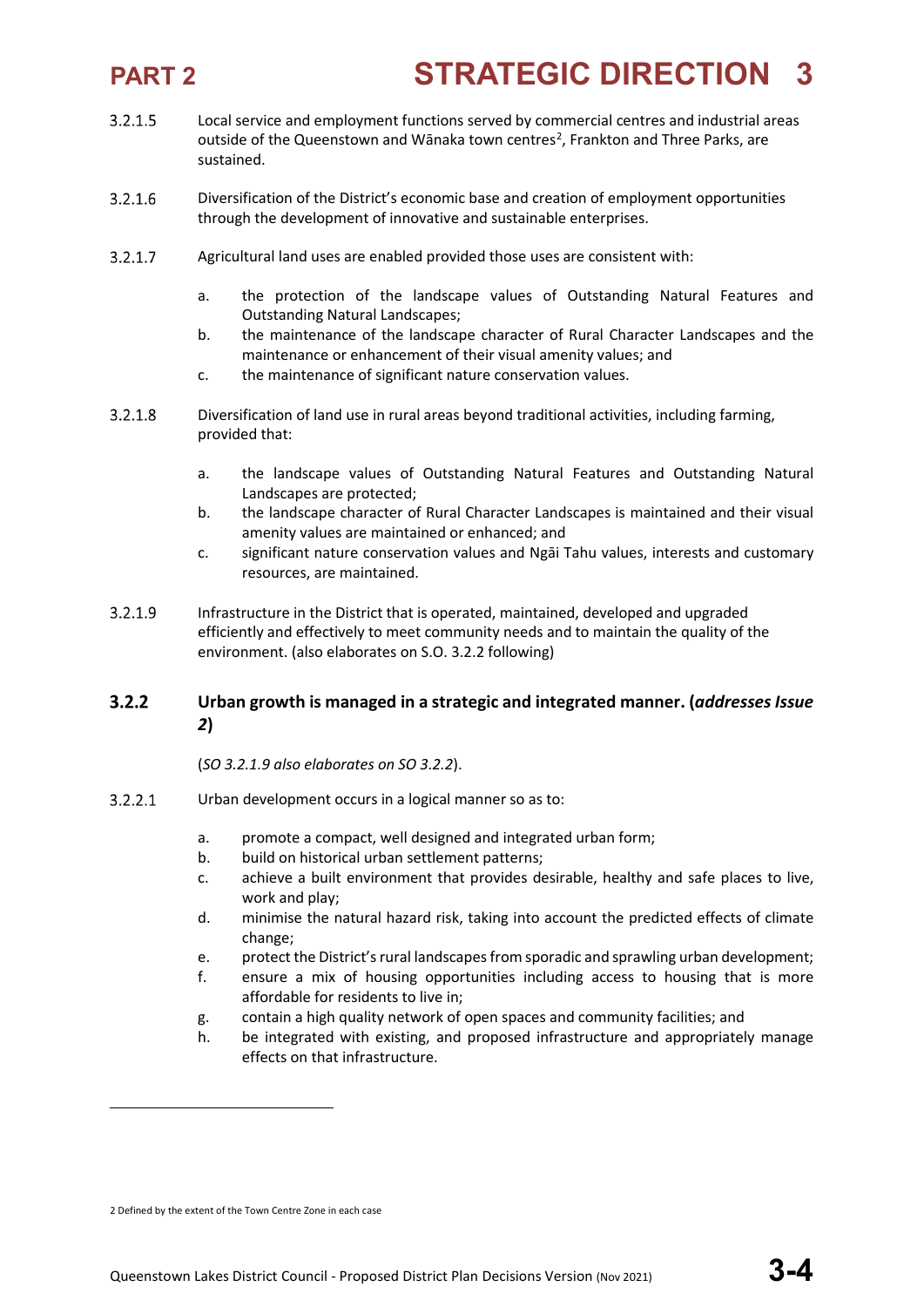

### $3.2.3$ **A quality built environment taking into account the character of individual communities. (***addresses Issues 3 and 5***)**

(*SO 3.2.2.1 also elaborates on SO 3.2.3*).

- $3.2.3.1$ The District's important historic heritage values are protected by ensuring development is sympathetic to those values.
- $3.2.3.2$ Built form integrates well with its surrounding urban environment.

### $3.2.4$ **The distinctive natural environments and ecosystems of the District are protected. (***addresses Issue 4***)**

(*SO 3.2.1.7 and 3.2.1.8 also elaborate on SO 3.2.4*).

- $3.2.4.1$ Development and land uses that sustain or enhance the life-supporting capacity of air, water, soil and ecosystems, and maintain indigenous biodiversity.
- $3.2.4.2$ The spread of wilding exotic vegetation is avoided.
- $3.2.4.3$ The natural character of the beds and margins of the District's lakes, rivers and wetlands is preserved, or enhanced where possible, and protected from inappropriate subdivision, use and development.
- 3.2.4.4 The water quality and functions of the District's lakes, rivers and wetlands are maintained or enhanced.
- 3.2.4.5 Public access to the natural environment is maintained or enhanced.
- 3.2.4.6 The values of significant indigenous vegetation and significant habitats of indigenous fauna are protected.
- $3.2.4.7$ The survival chances of rare, endangered, or vulnerable species of indigenous plant or animal communities are maintained or enhanced.

### $3.2.5$ **The retention of the District's distinctive landscapes. (***addresses Issues 2 and 4***)**

(*SO 3.2.1.7, 3.2.1.8 and 3.2.2.1 also elaborate on SO 3.2.5*).

### **Outstanding Natural Features and Outstanding Natural Landscapes**

- $3.2.5.1$ The District's Outstanding Natural Features and Outstanding Natural Landscapes and their landscape values and related landscape capacity are identified.
- $3.2.5.2$ Within the Rural Zone, new subdivision, use and development is inappropriate on Outstanding Natural Features or in Outstanding Natural Landscapes unless:
	- a. where the landscape values of Priority Areas of Outstanding Natural Features and Outstanding Natural Landscapes are specified in Schedule 21.22, those values are protected; or
	- b. where the landscape values of Outstanding Natural Features and Outstanding Natural Landscapes are not specified in Schedule 21.22, the values identified according to SP 3.3.45 are protected.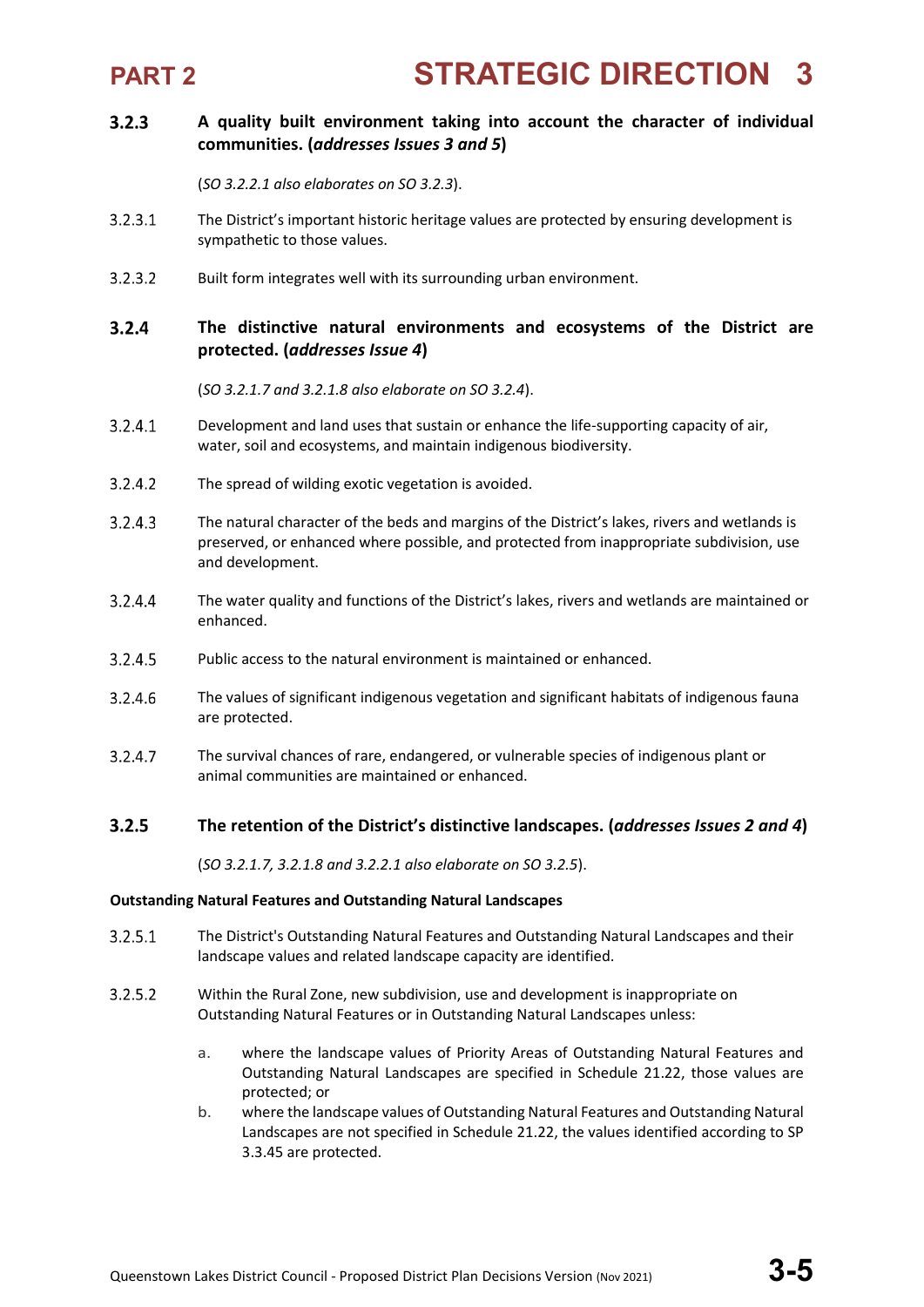- $3.2.5.3$ In locations other than in the Rural Zone, the landscape values of Outstanding Natural Features and Outstanding Natural Landscapes are protected from inappropriate subdivision, use and development.
- $3.2.5.4$ In each Exception Zone located within or part within Outstanding Natural Features and Outstanding Natural Landscapes, any application for subdivision, use and development is provided for:
	- a. to the extent anticipated by that Exception Zone; and
	- b. on the basis that any additional subdivision, use and development not provided for by that Exception Zone protects the landscape values of the relevant Outstanding Natural Feature or Outstanding Natural Landscape.

### **Rural Character Landscapes**

- $3.2.5.5$ Within Rural Character Landscapes, adverse effects on landscape character and visual amenity values from subdivision, use or development are anticipated and effectively managed, through policies and rules, so that:
	- a. landscape character is maintained; and
	- b. visual amenity values are maintained or enhanced.
- 3.2.5.6 In Rural Character Landscapes, new subdivision, use and development in proximity to any Outstanding Natural Feature or Outstanding Natural Landscape does not compromise the landscape values of that Feature or Landscape.
- $3.2.5.7$ In Rural Character Landscapes of the Upper Clutha Basin:
	- a. Priority Areas of Rural Character Landscapes are identified; and
	- b. associated landscape character and visual amenity values and related landscape capacity are identified.

### $3.2.6$ **The District's residents and communities are able to provide for their social, cultural and economic wellbeing and their health and safety. (***addresses Issues 1 and 6***)**

(*SO 3.2.1.1 – 3.2.1.8, 3.2.2.1, 3.2.3.1, and 3.2.3.2 also elaborate on SO 3.2.6*)

- $3.2.6.1$ The accessibility needs of the District's residents and communities to places, services and facilities are met.
- $3.2.6.2$ A diverse, resilient and well-functioning community where opportunities for arts, culture, recreation and events are integrated into the built and natural environment.
- $3.2.6.3$ The contribution that community social, recreational and cultural facilities and activities make to identity and sense of place for residents of the District is recognised and provided for through appropriate location and sound design.

### $3.2.7$ **The partnership between Council and Ngāi Tahu is nurtured. (***addresses Issue 6***).**

- $3.2.7.1$ Ngāi Tahu values, interests and customary resources, including taonga species and habitats, and wāhi tūpuna, are protected.
- $3.2.7.2$ The expression of kaitiakitanga is enabled by providing for meaningful collaboration with Ngāi Tahu in resource management decision making and implementation.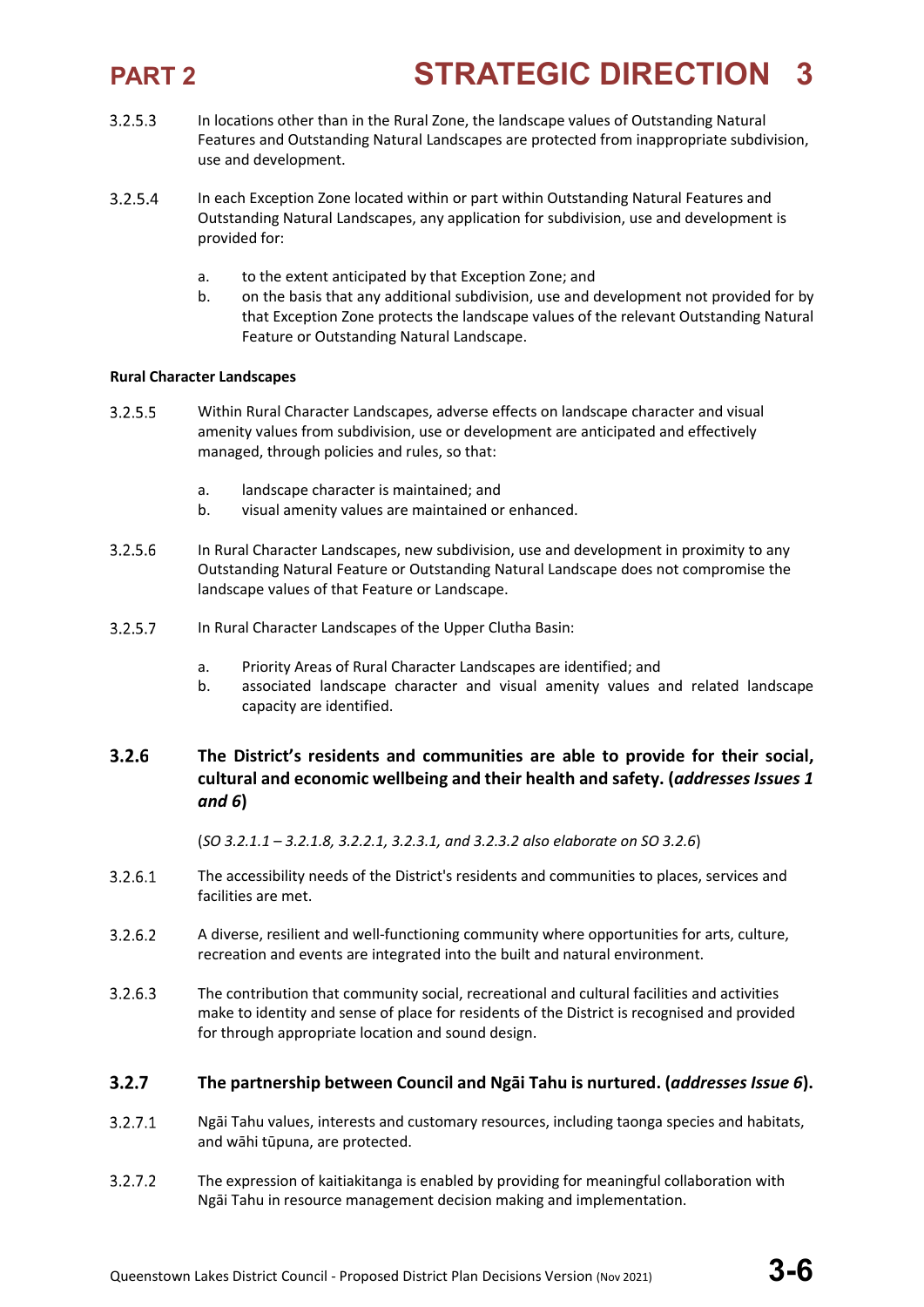## **3.3 Strategic Policies**

### **Visitor Industry**

- $3.3.1$ Make provision for the visitor industry to maintain and enhance attractions, facilities and services within the Queenstown and Wānaka town centres and elsewhere within the District's urban areas and settlements at locations where this is consistent with objectives and policies for the relevant zone. (*relevant to SO 3.2.1, 3.2.1.1 and 3.2.1.2*)
- $3.3.2$ In rural areas, provide for commercial recreation and tourism related activities that enable people to access and appreciate the District's landscapes provided that those activities are located and designed and are of a nature that:
	- a. protects the landscape values of Outstanding Natural Features and Outstanding Natural Landscapes; and
	- b. maintains the landscape character and maintains or enhances the visual amenity values of Rural Character Landscapes.

(*relevant to SO 3.2.1, 3.2.1.1, 3.2.1.8, 3.2.5, 3.2.5.2, 3.2.5.3, 3.2.5.4, 3.2.5.5, and 3.2.5.6*)

### **Town Centres and other Commercial and Industrial Areas**

- $3.3.3$ Provide a planning framework for the Queenstown and Wānaka town centres that enables quality development and enhancement of the centres as the key commercial, civic and cultural hubs of the District, building on their existing functions and strengths. (*relevant to SO 3.2.1, 3.2.1.2, 3.2.6, 3.2.6.2 and 3.2.6.3*)
- $3.3.4$ Avoid new commercial zoning of land that is likely to undermine the role of the Queenstown and Wānaka town centres as the primary focus for the District's economic activity. (*relevant to SO 3.2.1, 3.2.1.2*)
- $3.3.5$ Provide a planning framework for the Frankton urban area that facilitates the integration of the various development nodes. (*relevant to SO 3.2.1, 3.2.1.3*)
- $3.3.6$ Recognise that Queenstown Airport makes an important contribution to the prosperity and resilience of the District. (*relevant to SO 3.2.1, 3.2.1.3*)
- $3.3.7$ Avoid additional commercial zoning that is likely to undermine the function and viability of the Frankton commercial areas as the key service centre for the Wakatipu Basin, or which will undermine increasing integration between those areas and the industrial and residential areas of Frankton. (*relevant to SO 3.2.1, 3.2.1.3*)
- $3.3.8$ Provide a planning framework for the commercial core of Three Parks that enables large format retail development. (*relevant to SO 3.2.1, 3.2.1.4*)
- $3.3.9$ Avoid non-industrial activities not ancillary to industrial activities occurring within areas zoned for industrial activities. (*relevant to SO 3.2.1, 3.2.1.3 and 3.2.1.5*)
- 3.3.10 Support the role settlement commercial precincts and local shopping centres fulfil in serving local needs by enabling commercial development that is appropriately sized for that purpose. (*relevant to SO 3.2.1, 3.2.1.5*)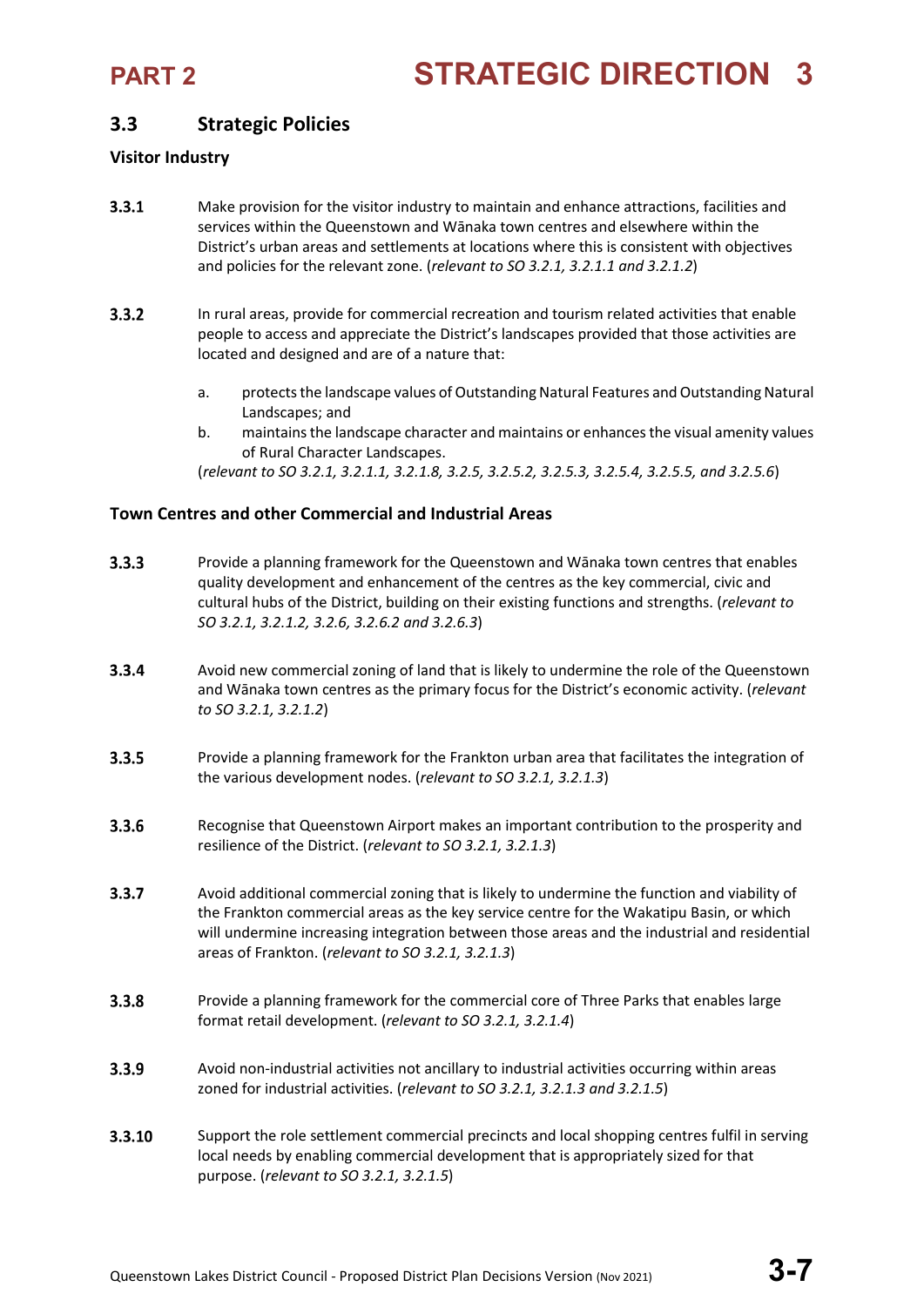- 3.3.11 Avoid commercial rezoning that is likely to undermine the key local service and employment function role that the centres outside of the Queenstown and Wānaka town centres, Frankton and Three Parks fulfil. (*relevant to SO 3.2.1, 3.2.1.5*)
- $3.3.12$ Provide for a wide variety of activities and sufficient capacity within commercially zoned land to accommodate business growth and diversification. (*relevant to SO 3.2.1, 3.2.1.1, 3.2.1.2, 3.2.1.3, 3.2.1.4, 3.2.1.5, 3.2.1.6 and 3.2.1.9*)

### **Climate Change**

3.3.13 Encourage economic activity to adapt to and recognise opportunities and risks associated with climate change. (*relevant to SO 3.2.2, 3.2.2.1 and 3.2.6, 3.2.6.2*)

### **Urban Development**

- 3.3.14 Apply Urban Growth Boundaries (UGBs) around the urban areas in the Wakatipu Basin (including Queenstown, Frankton, Jack's Point and Arrowtown), Wānaka and where required around other settlements. (*relevant to SO 3.2.2, 3.2.2.1*)
- 3.3.15 Apply provisions that enable urban development within the UGBs and avoid urban development outside of the UGBs. (*relevant to SO 3.2.1, 3.2.1.8, 3.2.2, 3.2.2.1, 3.2.3.2, 3.2.5, 3.2.5.1 - 3.2.5.7*)
- 3.3.16 Locate urban development of the settlements where no UGB is provided within the land zoned for that purpose. (*relevant to SO 3.2.1, 3.2.1.8, 3.2.2, 3.2.2.1, 3.2.3.2, 3.2.5, 3.2.5.1 - 3.2.5.7*)

### **Heritage**

3.3.17 Identify heritage items and ensure they are protected from inappropriate development. (*relevant to SO 3.2.2, 3.2.2.1, and 3.2.3.1*)

### **Natural Environment**

- 3.3.18 Identify areas of significant indigenous vegetation and significant habitats of indigenous fauna, referred to as Significant Natural Areas (SNAs). (*relevant to SO 3.2.1, 3.2.1.7, 3.2.1.8, 3.2.4, 3.2.4.1, 3.2.4.3, 3.2.4.4, 3.2.4.6 and 3.2.4.7*)
- 3.3.19 Protect SNAs and encourage enhanced indigenous biodiversity outcomes. (*relevant to SO 3.2.1, 3.2.1.7, 3.2.1.8, 3.2.4, 3.2.4.1, 3.2.4.2, 3.2.4.3, 3.2.4.4, 3.2.4.6 and 3.2.4.7*)
- 3.3.20 Manage subdivision and / or development that may have adverse effects on the natural character and nature conservation values of the District's lakes, rivers, wetlands and their beds and margins so that their life-supporting capacity is safeguarded; and natural character is maintained or enhanced as far as practicable. (*relevant to SO 3.2.1, 3.2.1.7, 3.2.1.8, 3.2.4, 3.2.4.1, 3.2.4.3, 3.2.4.4*)

### **Rural Activities**

 $3.3.21$ Enable continuation of existing farming activities and evolving forms of agricultural land use in rural areas except where those activities conflict with: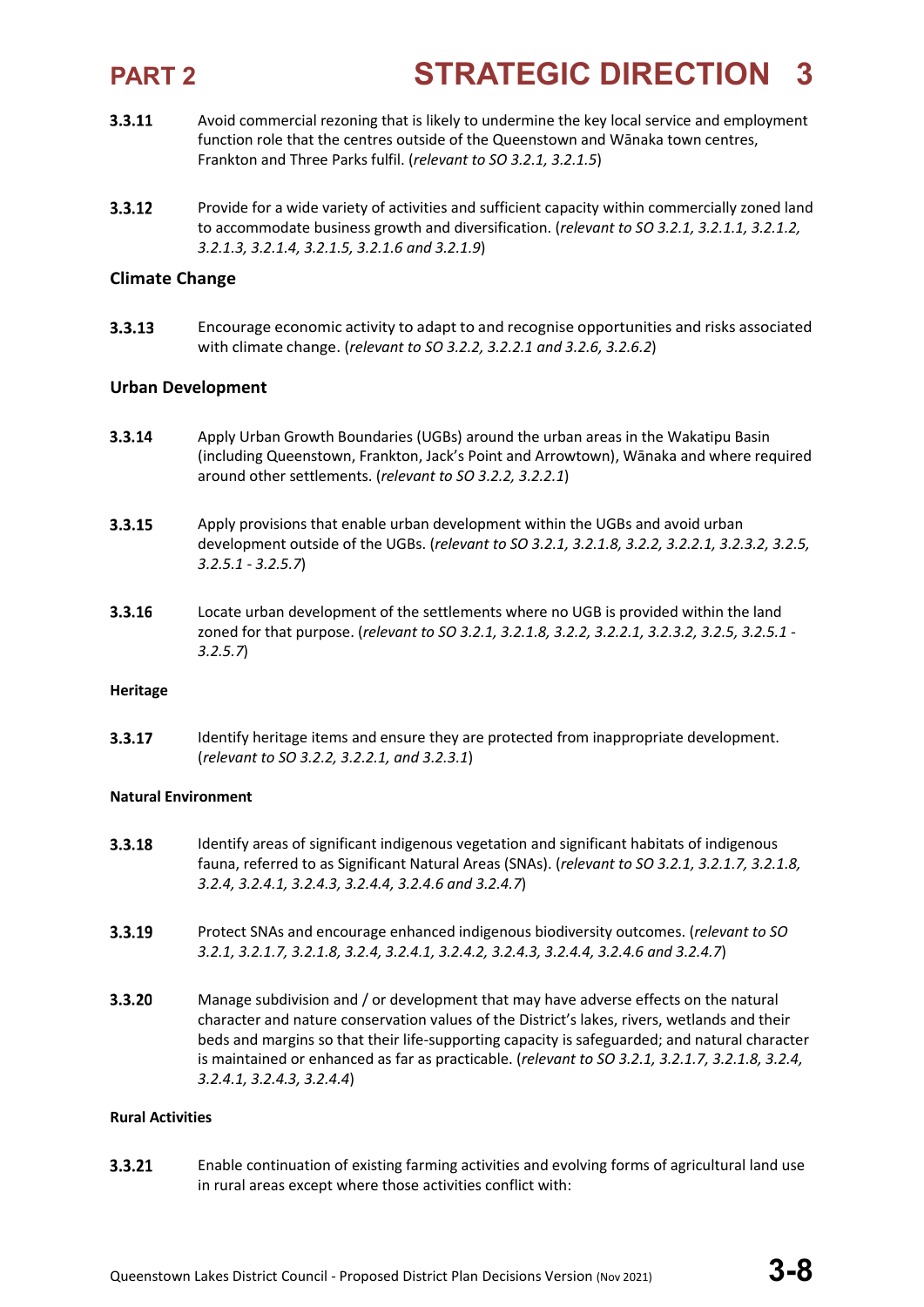

- a. protection of the landscape values of Outstanding Natural Features or Outstanding Natural Landscapes; or
- b. maintenance of the landscape character and maintenance or enhancement of the visual amenity values of Rural Character Landscapes.

*(relevant to SO 3.2.1, 3.2.1.7, and 3.2.5, 3.2.5.1 - 3.2.5.7)*

- $3.3.22$ Provide for rural living opportunities in areas identified on the District Plan web mapping application as appropriate for rural living developments. (*relevant to SO 3.2.1, 3.2.1.8, 3.2.5, 3.2.5.1 - 3.2.5.7*)
- $3.3.23$ Ensure that the effect of cumulative subdivision and development for the purposes of Rural Living does not compromise:
	- a. the protection of the landscape values of Outstanding Natural Features and Outstanding Natural Landscapes; and

b. the maintenance of the landscape character and maintenance or enhancement of the visual amenity values of Rural Character Landscapes. *(relevant to SO 3.2.1, 3.2.1.7, 3.2.5, 3.2.5.1 - 3.2.5.7)*

- *3.3.24* Provide for non-residential development with a functional need to locate in the rural environment, including regionally significant infrastructure where applicable, through a planning framework that recognises its locational constraints, while ensuring maintenance and enhancement of the rural environment. (relevant to S.O. 3.2.1.8, 3.2.1.9 3.2.5.1 and 3.2.5.2)
- $3.3.25$ That subdivision and / or development be designed in accordance with best practice land use management so as to avoid or minimise adverse effects on the water quality of lakes, rivers and wetlands in the District. (*relevant to SO 3.2.1, 3.2.1.7, 3.2.1.8, 3.2.4, 3.2.4.1 and 3.2.4.4*)
- 3.3.26 Avoid the planting of identified exotic vegetation with the potential to spread and naturalise unless spread can be acceptably managed for the life of the planting. (*relevant to SO 3.2.4, 3.2.4.2*)
- $3.3.27$ Seek opportunities to provide public access to the natural environment at the time of plan change, subdivision or development. (*relevant to SO 3.2.4, 3.2.4.5*)

### **Outstanding Natural Features and Landscapes and Rural Character Landscape**

- 3.3.28 Identify the District's Outstanding Natural Features and Outstanding Natural Landscapes on the District Plan web mapping application. (*relevant to SO 3.2.5, 3.2.5.1*)
- $3.3.29$ For Outstanding Natural Features and Outstanding Natural Landscapes, identify landscape values and landscape capacity:
	- a. for Priority Areas identified in Schedule 21.22, in accordance with the values identification framework in SP 3.3.36 - 3.3.38 and otherwise through the landscape assessment methodology in SP 3.3.45 and through best practice landscape assessment methodology; and
	- b. outside of identified Priority Areas, in accordance with the landscape assessment methodology in SP 3.3.45 and through best practice landscape assessment methodology.

(*relevant to SO 3.2.5, 3.2.5.1*)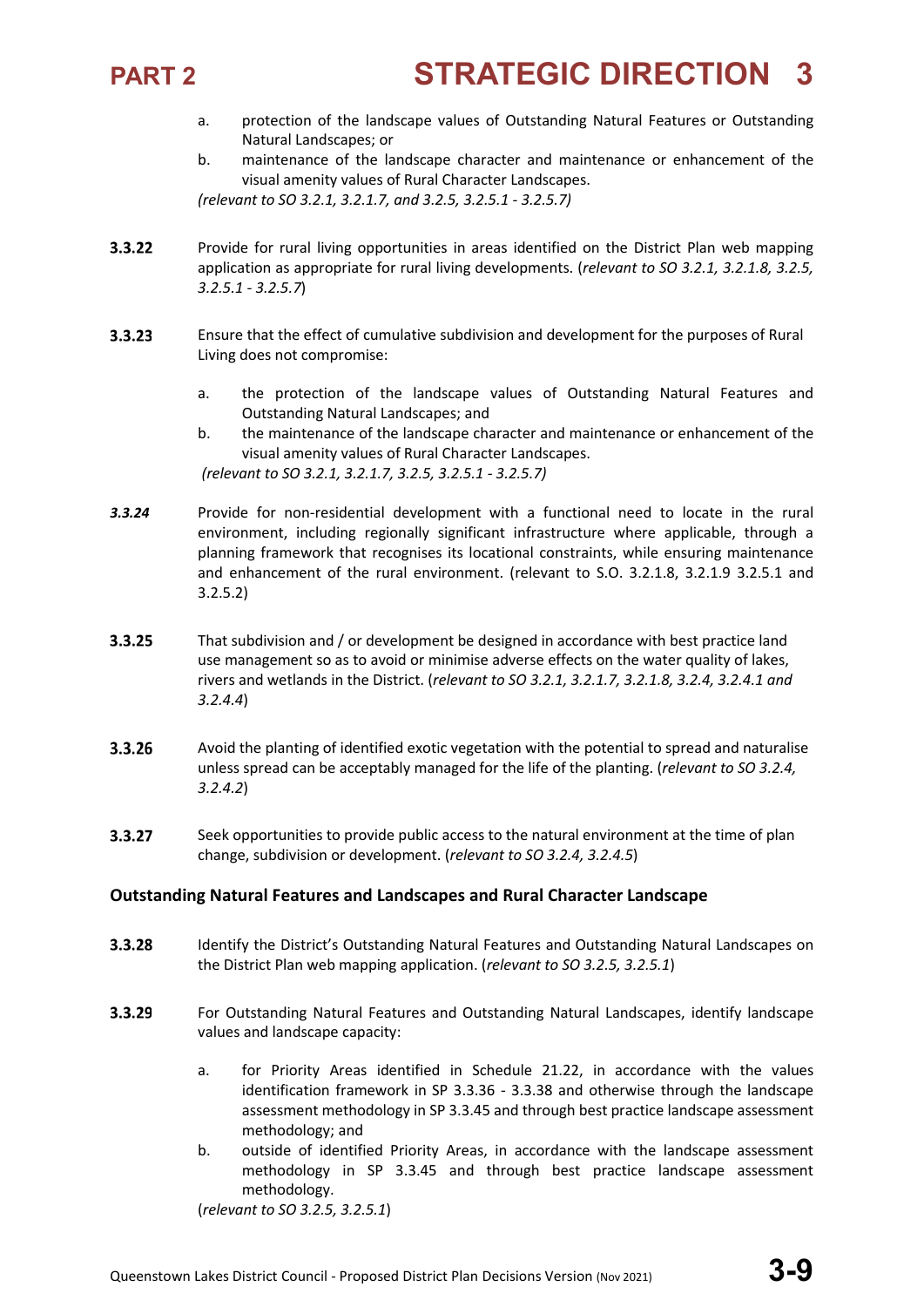- 3.3.30 Protect the landscape values of Outstanding Natural Features and Outstanding Natural Landscapes. (*relevant to SO 3.2.1, 3.2.1.7, 3.2.1.8, 3.2.5, 3.2.5.2, 3.2.5.3, 3.2.5.4 and 3.2.5.6*)
- 3.3.31 Avoid adverse effects on the landscape values of the District's Outstanding Natural Features and Outstanding Natural Landscapes from residential subdivision, use and development where there is little capacity to absorb change. (*relevant to SO 3.2.2, 3.2.2.1, 3.2.5, 3.2.5.2 – 3.2.5.4*)
- $3.3.32$ Identify the District's Rural Character Landscapes on the District Plan web mapping application. (*relevant to SO 3.2.5, 3.2.5.5, 3.2.5.7*)
- 3.3.33 For Rural Character Landscapes, identify landscape character to be maintained, and visual amenity values to be maintained or enhanced and related landscape capacity:
	- a. for Priority Areas of the Upper Clutha Basin, in Schedule 21.23, in accordance with the values identification framework in SP 3.3.39 - 3.3.41 and otherwise through the landscape assessment methodology in SP 3.3.45 and through best practice landscape assessment methodology; and
	- b. outside of identified Priority Areas, in accordance with the landscape assessment methodology in SP 3.3.45**,** and through best practice landscape assessment methodology; and
	- c. through associated District Plan rules setting measurable spatial or other limits, and related assessment matters, as to cumulative subdivision and development including as to location, quantity, density and design.

(*relevant to SO 3.2.5, 3.2.5.5 – 3.2.5.7*)

- 3.3.34 For any Priority Area of any Rural Character Landscape where landscape character and visual amenity values and related landscape capacity are identified in Schedule 21.23, ensure that new subdivision and development for the purposes of Rural Living:
	- a. maintains that landscape character;
	- b. enhances any visual amenity value that Schedule 21.23 specifies to be enhanced: and c. otherwise maintains those identified visual amenity values. (*relevant to SO 3.2.1, 3.2.1.8, 3.2.5, 3.2.5.5*)
- 3.3.35 In any Rural Character Landscape that is not a Priority Area, or is a Priority Area that has not achieved the requirements of SP 3.3.33, do not allow new subdivision or development for the purposes of Rural Living except where:
	- a. according to the methodology in SP 3.3.45 and having regard to the wider landscape context:
		- i. a landscape character area for assessment purposes is identified at an appropriate landscape scale including by mapping;
		- ii. the landscape character and visual amenity values of that landscape character area are identified; and
		- iii. the landscape capacity of that landscape character area is assessed so as to soundly inform a determination that the requirements of SP 3.3.23 are met; and
	- b. the approval of new subdivision or development for the purposes of Rural Living maintains the landscape character and maintains or enhances the visual amenity values identified in relation to that landscape character area and the wider landscape context. (*relevant to SO 3.2.1, 3.2.1.8, 3.2.5, 3.2.5.5*)

### **Values Identification Framework for Priority Areas for Outstanding Natural Features and Outstanding Natural Landscapes**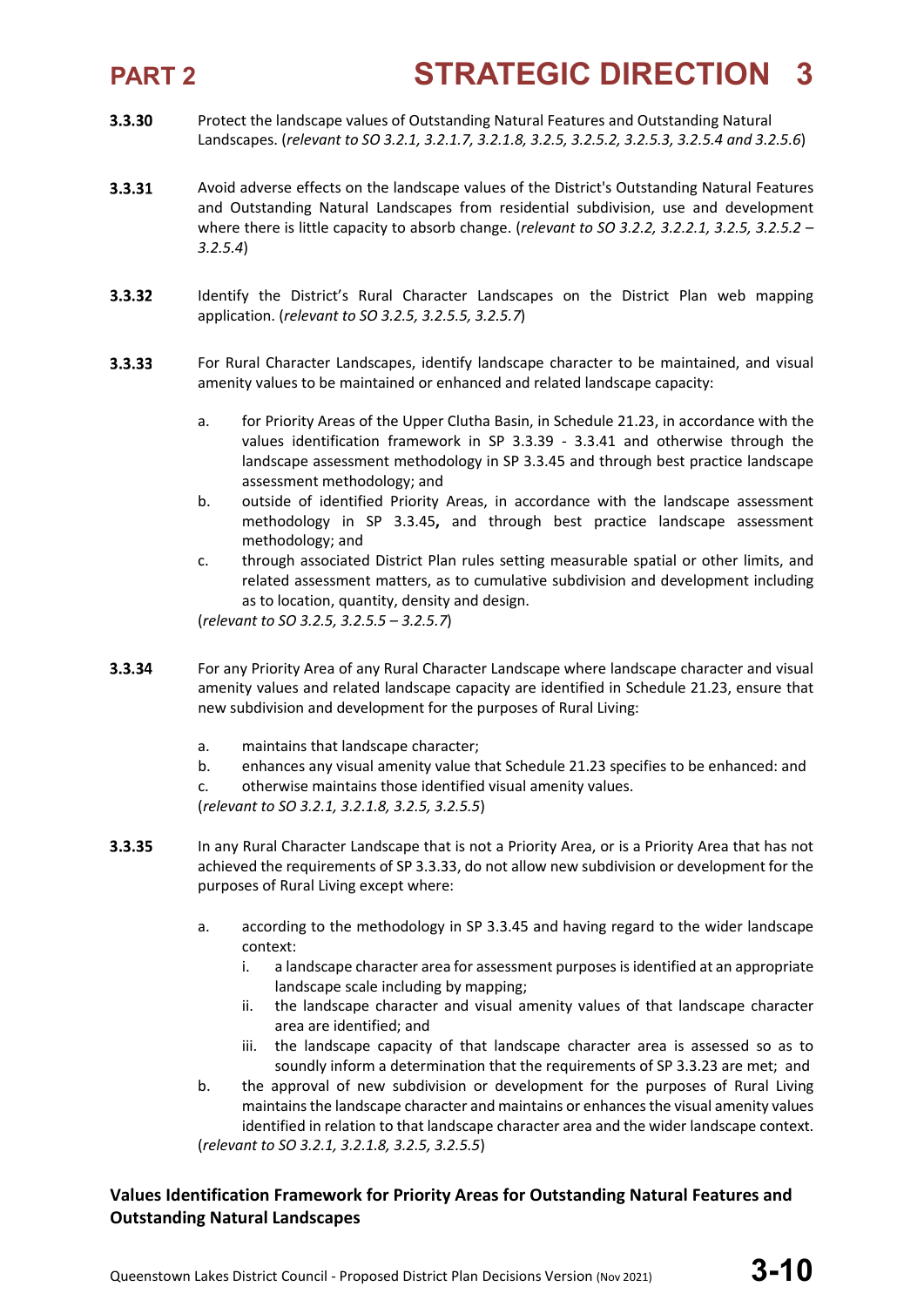

- 3.3.36 Identify in Schedule 21.22 the following Rural Zone Priority Areas within the Outstanding Natural Features and Outstanding Natural Landscapes shown on maps held on [QLDC reference file]:
	- a. parts of the Outstanding Natural Features of Peninsula Hill, Ferry Hill, Shotover River, Morven Hill, Lake Hayes, Slope Hill, Feehly Hill, Arrow River, Kawarau River, Mt Barker, and Mt Iron.
	- b. parts of the Outstanding Natural Landscapes of West Wakatipu Basin, Queenstown Bay and environs, Northern Remarkables, Central Wakatipu Basin Coronet Area, East Wakatipu Basin and Crown Terrace Area, Victoria Flats, Cardrona Valley, Mount Alpha, Roys Bay, West Wanaka, Dublin Bay, Hāwea South and North Grandview, and Lake McKay Station and environs.

(*relevant to SO 3.2.5, 3.2.5.1*)

- 3.3.37 For the Priority Areas listed in SP 3.3.36, according to SP 3.3.38, describe in Schedule 21.22 at an appropriate landscape scale:
	- a. the landscape attributes (physical, sensory and associative);
	- b. the landscape values; and
	- c. the related landscape capacity.

(*relevant to SO 3.2.5, 3.2.5.1*)

- 3.3.38 To achieve SP 3.3.37 for each Priority Area:
	- a. identify the key physical, sensory and associative attributes that contribute to the values of the Feature or Landscape that are to be protected;
	- b. describe in accordance with SP 3.3.43, and then rate, those attributes; and
	- c. assess and record the related landscape capacity for subdivision, use and development activities including but not limited to:
		- i. commercial recreational activities;
		- ii. visitor accommodation and tourism related activities;
		- iii. urban expansions;
		- iv. intensive agriculture;
		- v. earthworks;
		- vi. farm buildings;
		- vii. mineral extraction;
		- viii. transport infrastructure;
		- ix. utilities and regionally significant infrastructure;
		- x. renewable energy generation;
		- xi. forestry;
		- xii. rural living.

(*relevant to SO 3.2.5, 3.2.5.1*)

### **Values Identification Framework for Priority Areas for Rural Character Landscapes**

- 3.3.39 Identify in Schedule 21.23 the following Rural Zone Priority Areas within the Upper Clutha Rural Character Landscapes shown on maps held on [QLDC reference file]:
	- a. Cardrona River/Mt Barker Road RCL PA;
	- b. Halliday Road/Corbridge RCL PA;
	- c. West of Hāwea River RCL PA;
	- d. Church Road/Shortcut Road RCL PA;
	- e. Maungawera Valley RCL PA.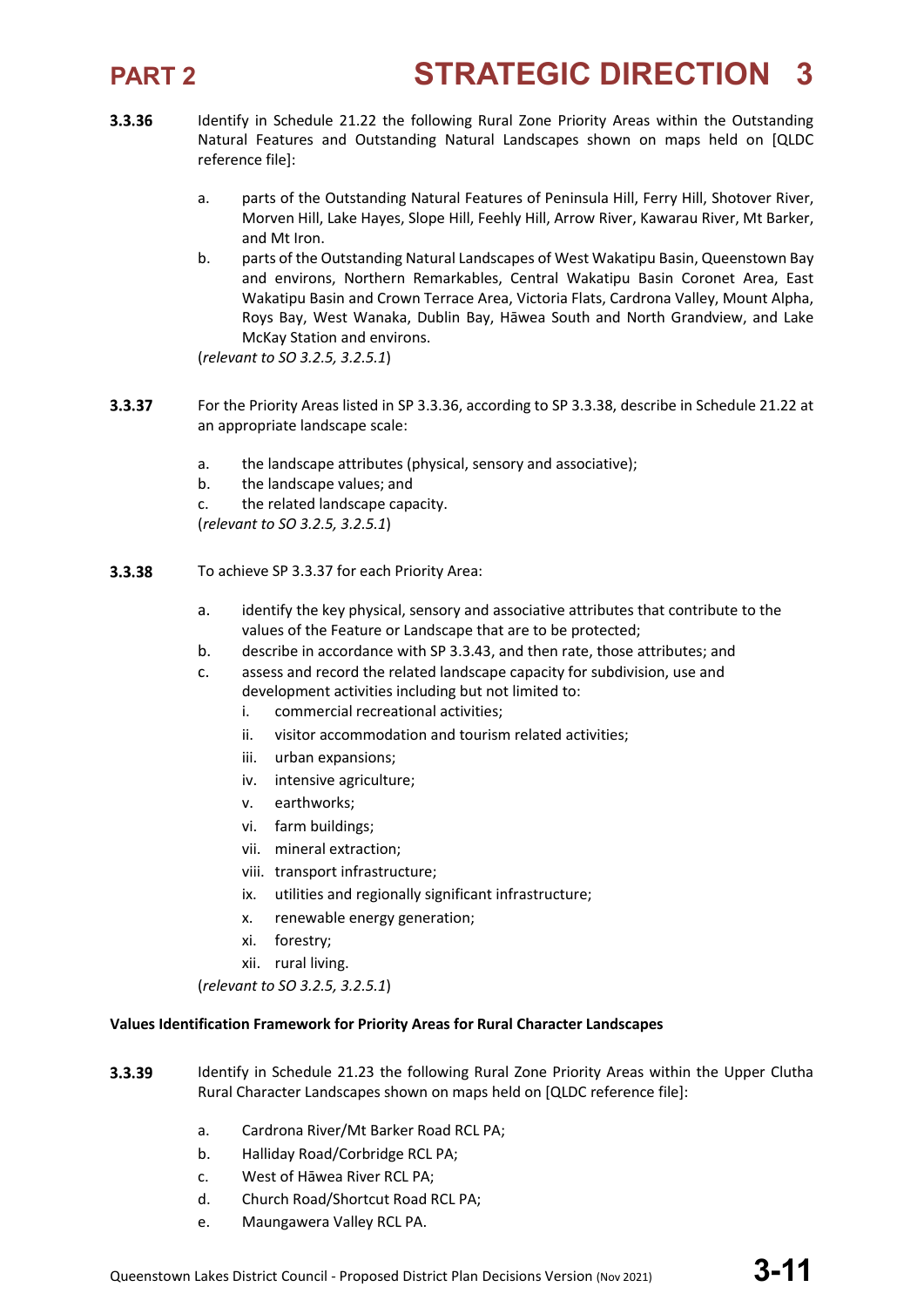(*relevant to SO 3.2.5, 3.2.5.7*)

- 3.3.40 For the Priority Areas listed in SP 3.3.39, according to SP 3.3.41, describe in Schedule 21.23 at an appropriate landscape scale:
	- a. the landscape attributes (physical, sensory and associative);
	- b. the landscape character and visual amenity values; and
	- c. the related landscape capacity.
	- (*relevant to SO 3.2.5, 3.2.5.7*)
- 3.3.41 To achieve SP 3.3.40 for each Priority Area:
	- a. identify and describe key public routes and viewpoints both within and in proximity to the Priority Areas (including waterbodies, roads, walkways and cycleways);
	- b. identify the key physical, sensory and associative attributes that contribute to the landscape character and visual amenity vales of the Priority Area;
	- c. describe in accordance with SP 3.3.43, and then rate, those attributes;
	- d. assess and record the relationship between the Priority Area and the wider Rural Character Landscape context;
	- e. assess and record the relationship between the Priority Area and the Outstanding Natural Features within the Upper Clutha Basin;
	- f. assess and record the relationship between the Priority Area and the Outstanding Natural Landscapes that frame the Upper Clutha Basin; and
	- g. assess and record the related landscape capacity for subdivision, use and development activities including but not limited to:
		- i. commercial recreational activities;
		- ii. visitor accommodation and tourism related activities;
		- iii. urban expansions;
		- iv. intensive agriculture;
		- v. earthworks;
		- vi. farm buildings;
		- vii. mineral extraction;
		- viii. transport infrastructure;
		- ix. utilities and regionally significant infrastructure;
		- x. renewable energy generation;
		- xi. forestry;
		- xii. rural living.

(*relevant to SO 3.2.5, 3.2.5.7*)

 $3.3.42$ The Council shall notify a proposed plan change to the District Plan by *30 June 2022* to implement SPs 3.3.36, 3.3.37, 3.3.39 and 3.3.40. (*relevant to SO 3.2.5, 3.2.5.1 and 3.2.5.7*)

### **Outstanding Natural Features, Outstanding Natural Landscapes and Rural Character Landscapes**

- $3.3.43$ In applying the Strategic Objectives and Strategic Policies for Outstanding Natural Features, Outstanding Natural Landscapes and Rural Character Landscapes, including the values identification frameworks in SP 3.3.37, 3.3.38, 3.3.40 and 3.3.41 and the landscape assessment methodology in SP 3.3.45, have regard to the following attributes:
	- a. Physical attributes: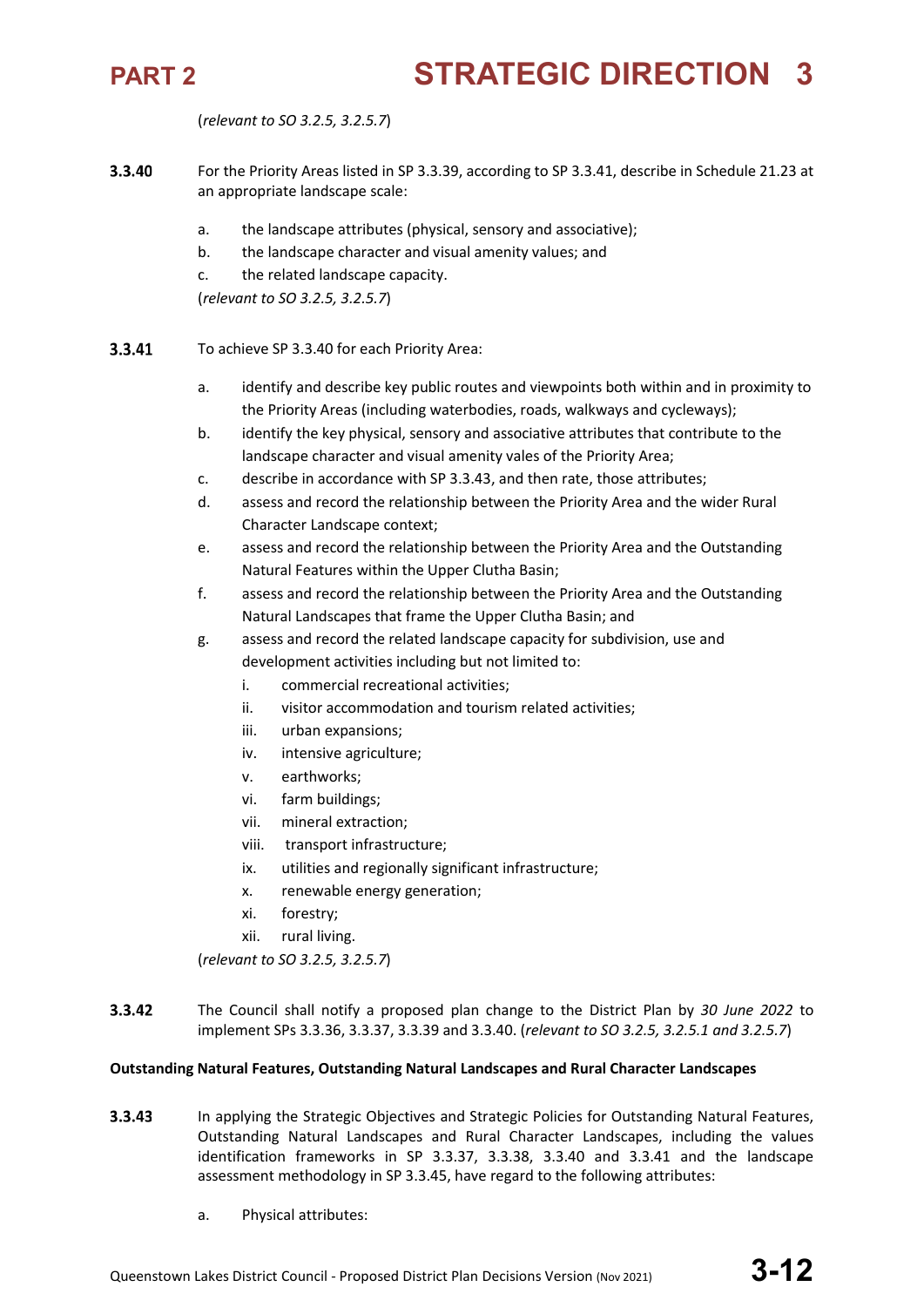- i. geology, geomorphology and topography;
- ii. ecology;
- iii. vegetation cover (exotic and indigenous);
- iv. the presence of waterbodies including lakes, rivers, streams, wetlands, and their hydrology;
- v. land use (including settlements, buildings and structures; and
- b. Sensory (or experiential) attributes:
	- i. legibility or expressiveness how obviously the feature or landscape demonstrates its formative processes;
	- ii. aesthetic values including memorability and naturalness;
	- iii. wild or scenic values;
	- iv. transient values including values at certain times of the day or year;
	- v. experiential attributes, including the sounds and smells associated with the landscape; and
- c. Associative attributes:
	- i. whether the attributes identified in (a) and (b) are shared and recognised;
	- ii. cultural and spiritual values for Tangata Whenua;
	- iii. historical and heritage associations; and
	- iv. recreational values.

(*relevant to SO 3.2.1, 3.2.1.7, 3.2.1.8, 3.2.2, 3.2.2.1, 3.2.5, 3.2.5.1 – 3.2.5.7*)

- 3.3.44 Where any or any part of an Outstanding Natural Feature, Outstanding Natural Landscape or a Rural Character Landscape is not identified as a Priority Area in Schedule 21.22 or 21.23, this does not imply that the relevant area:
	- a. is more or less important that the identified Priority Areas in terms of:
		- i. the landscape attributes and values, in the case of an Outstanding Natural Feature or Outstanding Natural Landscape;
		- ii. landscape character and visual amenity values, in the case of a Rural Character Landscape; or
	- b. is more or less vulnerable to subdivision, use and development.

(*relevant to SO 3.2.1, 3.2.1.7, 3.2.1.8, 3.2.2, 3.2.2.1, 3.2.5, 3.2.5.1 – 3.2.5.7*)

### **Landscape Assessment Methodology**

- 3.3.45 Landscape assessments shall:
	- a. for Outstanding Natural Features and Outstanding Natural Landscapes:
		- i. identify landscape attributes and values; and
		- ii. assess effects on those values and on related landscape capacity;
	- b. for Rural Character Landscapes:
		- i. define a relevant landscape character area and its wider landscape context;
		- ii. identify the landscape character and visual amenity values of that landscape character area and within its wider landscape context; and
		- iii. assess effects on that character and those values and on related landscape capacity;
	- c. in each case apply a consistent rating scale for attributes, values and effects.
	- Note: QLDC may, from time to time, promulgate and update guidelines that provide assistance in the application of best practice landscape assessment methodologies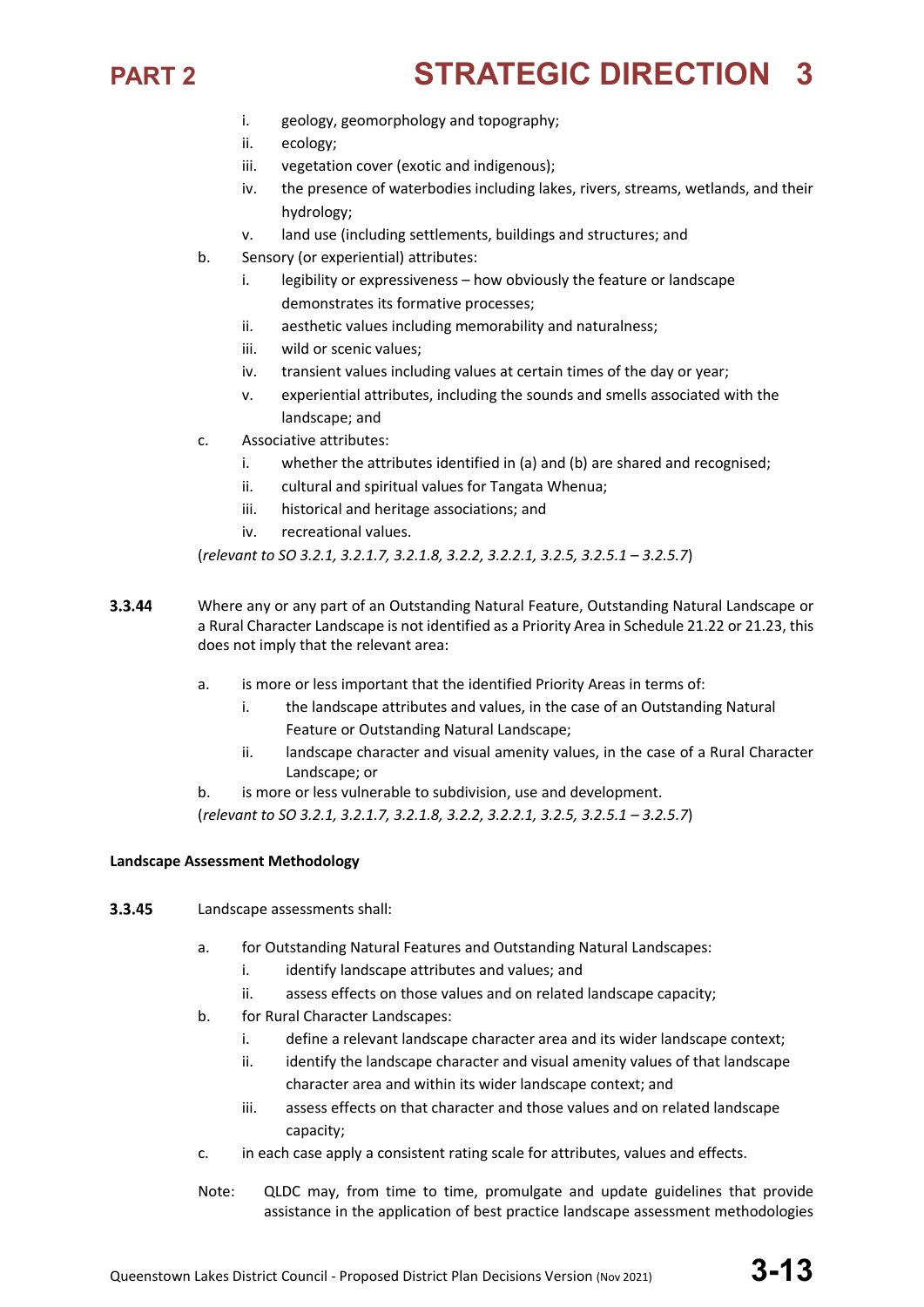

by publication on the QLDC website. Access will be via this link [*URL link to be added*].

(*relevant to SO 3.2.1, 3.2.1.7, 3.2.1.8, 3.2.2, 3.2.2.1, 3.2.5, 3.2.5.1 – 3.2.5.7*)

- 3.3.46 The Landscape Assessment Methodology required by SP 3.3.45 is to be implemented when assessing:
	- a. a proposed plan change affecting the rural environment;
	- b. a resource consent application for the subdivision, use or development of land where:
		- i. the application is for a restricted discretionary, discretionary or non-complying activity; and
		- ii. the proposal is in relation to land within an Outstanding Natural Feature or Outstanding Natural Landscape or gives rise to landscape effects and is on land with Rural zoning; or
	- c. a notice of requirement where the proposal is in relation to land within an Outstanding Natural Feature or Outstanding Natural Landscape or gives rise to landscape effects and is on land with Rural zoning; or
	- d. a resource consent where the proposal (or part thereof) is in an Exception Zone in 3.1B.5 and gives rise to landscape effects on the receiving environment that includes an Outstanding Natural Feature or Outstanding Natural Landscape on land with Rural zoning outside that Exception Zone.

(*relevant to SO 3.2.1, 3.2.1.7, 3.2.1.8, 3.2.2, 3.2.2.1, 3.2.5, 3.2.5.1 – 3.2.5.7*)

### **Rural Zone Landscape Monitoring**

- 3.3.47 The Council shall monitor the efficiency and effectiveness of the Rural Zone provisions and whether SO 3.2.5 is being achieved at intervals of not more than two and a half years, as follows:
	- a. for those areas identified in Schedule 21.22 or 21.23, from [*insert date that any area is added to a schedule is made operative*]; and
	- b. for those areas not identified in Schedule 21.22 or 21.23, from [*insert date determinative decision on Topic 2 issued*].

(*relevant to SO 3.2.1, 3.2.1.7, 3.2.1.8, 3.2.2, 3.2.2.1, 3.2.5, 3.2.5.1 – 3.2.5.7*)

- 3.3.48 Procedures for monitoring shall include:
	- a. keeping records, including compiling photographs, gathering information and undertaking or commissioning research addressing resource consent decisions granted for restricted discretionary, discretionary and non-complying activities, including evaluation of the commentary in those decisions to assess the implementation of the relevant provisions of Chapters 3, 4, 6 and 21;
	- b. for those areas identified in Schedule 21.22, whether subdivision, use and development has protected the identified landscape values, having regard to (d) below;
	- c. for those areas identified in Schedule 21.23, whether subdivision, use and development has maintained the identified landscape character, and maintained or enhanced visual amenity values;
	- d. where the following activities have been approved, evaluating whether SO 3.2.5 is being achieved and related landscape capacity has not been exceeded as it relates to the areas surrounding that development:
		- i. commercial recreational activities;
		- ii. visitor accommodation and tourism related activities;
		- iii. intensive agriculture;
		- iv. earthworks;